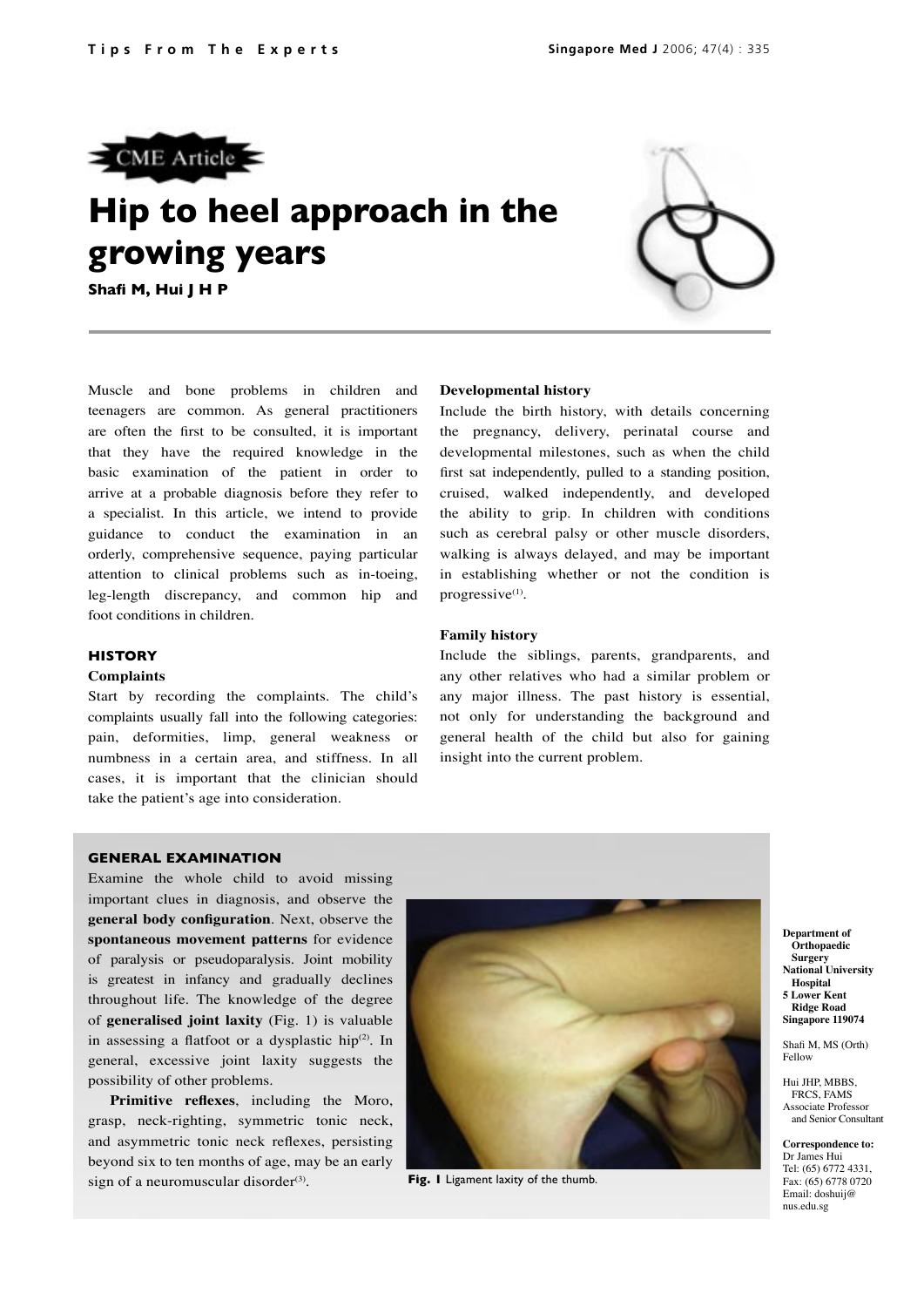#### **SPINE**

The spine is an important component of lower limb examination and the physical examination begins with the patient standing, with the clinician looking for any asymmetry. The **skin** is observed for any pigmented spots, hairy patches and deep pits that might overlie external openings of sinus tracts extending to the spinal cord. The presence of café-au-lait spots (Fig. 2) or freckling in the axilla may indicate neurofibromatosis $(5)$ .

If there is a limb-length discrepancy with a compensatory lumbar scoliosis, the waist may be more accentuated on the concave side, which the patient often interprets as the "hip sticking out". Such **postural scoliosis** will be corrected when the limb-length discrepancy is corrected. Neurological examination should be part of spine examination.



Fig. 2 Café-au-lait spots on the patient's back.



**Fig. 3** Excessive internal rotation of femurs predisposed the child to sit in W-posture.

#### **GAIT**

Observation of the child's gait precedes examination of the lower limbs. Commonly encountered types of gait are antalgic, equinus (tip-toeing) and Trendelenburg's gait. In **antalgic gait**, pain with weight-bearing causes shortening of the stance phase on the affected side. In **equinus gait**, the toe strike replaces heel strike at the beginning of the stance phase. In **Trendelenburg's gait**, the weakness of hip abductors causes the shoulders to sway to the opposite side.

**In-toeing** and **out-toeing** gait are common complaints. The foot-progression angle measures the degree of intoeing or out-toeing compared with an imaginary straight

line drawn on the floor, normal being 15 degrees external rotation. The most common benign causes of intoeing are metatarsus adductus, increased or persistent internal tibial torsion, and increased or persistent femoral anteversion<sup> $(12)$ </sup> (Fig. 3).

The patient lies prone on the examining table, as described by Staheli<sup>(13)</sup>. The **internal and external rotation of the hip** measures the femoral version or torsional deformity of the femur. Assess the both sides at the same time. Internal rotation is normally less than 60º. Internal femoral torsion is mild if the internal hip rotation is 70 $^{\circ}$  – 80 $^{\circ}$ , moderate if 80 $^{\circ}$  – 90 $^{\circ}$ , and severe if >90 $^{\circ}$ .

**Femoral retroversion** is more common in slipped femoral epiphysis. In this condition, external rotation of hip is more than internal rotation of the hip. The **thigh-foot angle** is the angle between the axis of the thigh and the axis of the foot with the knee bent to 90°. This angle measures the torsional deformity of the tibia(14). The foot examination records the amount of metatarsus adductus or any other foot deformity that may be contributing to the in-toeing or out-toeing.

#### **LEG-LENGTH INEQUALITY**

Difference in leg length is a commonly encountered disorder in children that may be present at birth or acquired. This in fact is due to a true structural difference between the two lower limbs. In apparent limb length discrepancy, joint position or degree of tightness decreases the functional length of the affected limb. Discrepancies of 1 cm or more are considered significant<sup> $(1)$ </sup> (Fig. 4).



**Fig. 4** Leg-length discrepancy. The left leg is shorter than the right.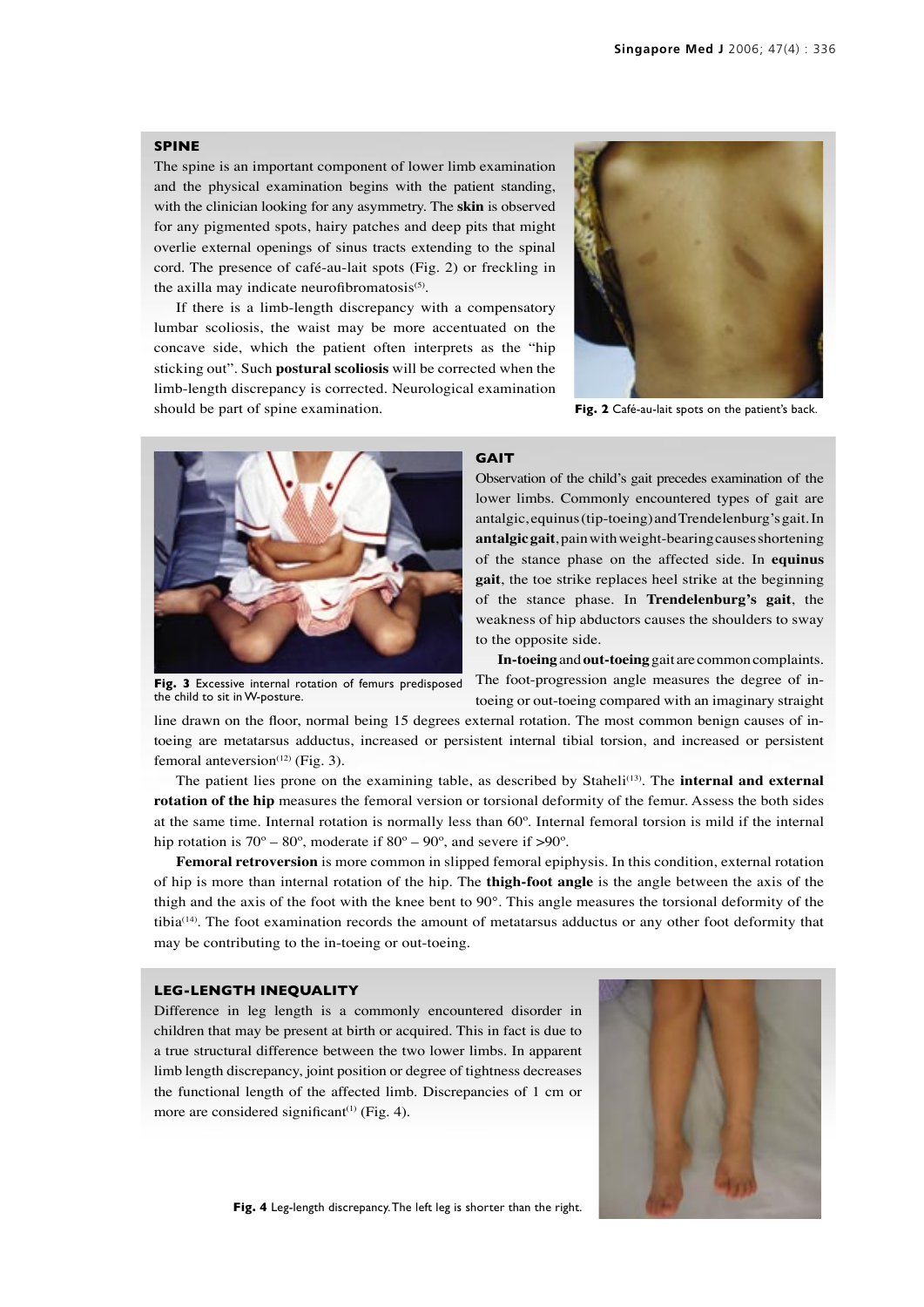

**Fig. 5** Limitation of abduction in DDH.



**Fig. 6** Shortened right femur compared to the normal side.

#### **HIPS**

One of the common presentations of diseases of hips in children is knee pain. Examination of the hip joint starts with observing any reduction in the movement of the affected limb. **Pseudoparalysis** is common in trauma and infections. In case of septic arthritis of the hip, the affected hip is positioned in slight flexion and external rotation to reduce intra-articular pressure. Palpate for tenderness over the jointline and the bony prominences. Tenderness of the joint line always presents in cases of inflammatory disorders of the hip. Feel for the femoral pulsation which is normally felt because of intact femoral head. In case of a dislocated or destroyed head, the femoral pulsation will be absent.

**Developmental dysplasia of the hip (DDH)** is diagnosed by eliciting Ortolani's<sup>(6)</sup> or Barlow's sign<sup>(7)</sup>. While examining the hip for DDH, the neck and the feet should also be checked for congenital muscular torticollis and metatarsus adductus, conditions which are associated with DDH<sup>(8)</sup>. The Barlow's and Ortolani's signs are useful during the neonatal period, but usually become negative by three months of  $age^{(9)}$ . At three months old, other signs of DDH appear. The most common sign is the inability to open up the legs fully (Fig. 5).

Superior-lateral subluxation of the hip causes shortening of femur of the affected side. The shortening of the thigh causes an increased number of thigh folds compared with the other thigh, and if the hips are flexed to 90 degrees, the knee of the involved hip will appear lower than the opposite side (Galeazzi sign) (Fig. 6).

**Inflammatory disorders** usually present as reduced internal rotation early in clinical course, e.g. transient synovitis. Occasionally, guarding is the first sign of hip irritability, and is typically more pronounced as the clinician takes the hips toward the maximum of internal and external rotation<sup>(4)</sup>.

In children less than ten years old with **Perthes disease**, loss of hip internal rotation is the earliest sign. Abduction is nearly always affected and flexion is least affected. The loss of internal rotation of the hip in children ten years and older with **slipped capital femoral epiphysis** is due to the posterior inferior slippage of the femoral head, causing the deformity similar to femoral retroversion. Examination of the hip in ambulatory patients must include an assessment of an abductor lurch by performing Trendelenburg's test. This lurch may be due to weakness of the muscles, a change in shape of the femur, or inflammation of the joint.

#### **KNEE AND TIBIA**

Examination of the knee in a child starts with observing the child for any obvious deformity. If the **genu varum** deformity is located in the proximal tibia, it may indicate tibia vara or Blount's disease. Symmetrical and entire limb deformity may indicate physiological bowing, a developmental variation. It is important to remember that most infants have genu varum, and that it gradually corrects to neutral alignment by 24 months of age. The lower extremities then gradually develop a **genu valgum** (Fig. 7), which reaches a maximum between three and five years of age. After the age of five years, the genu valgum **Fig. 7** Measuring the genu valgum deformity.

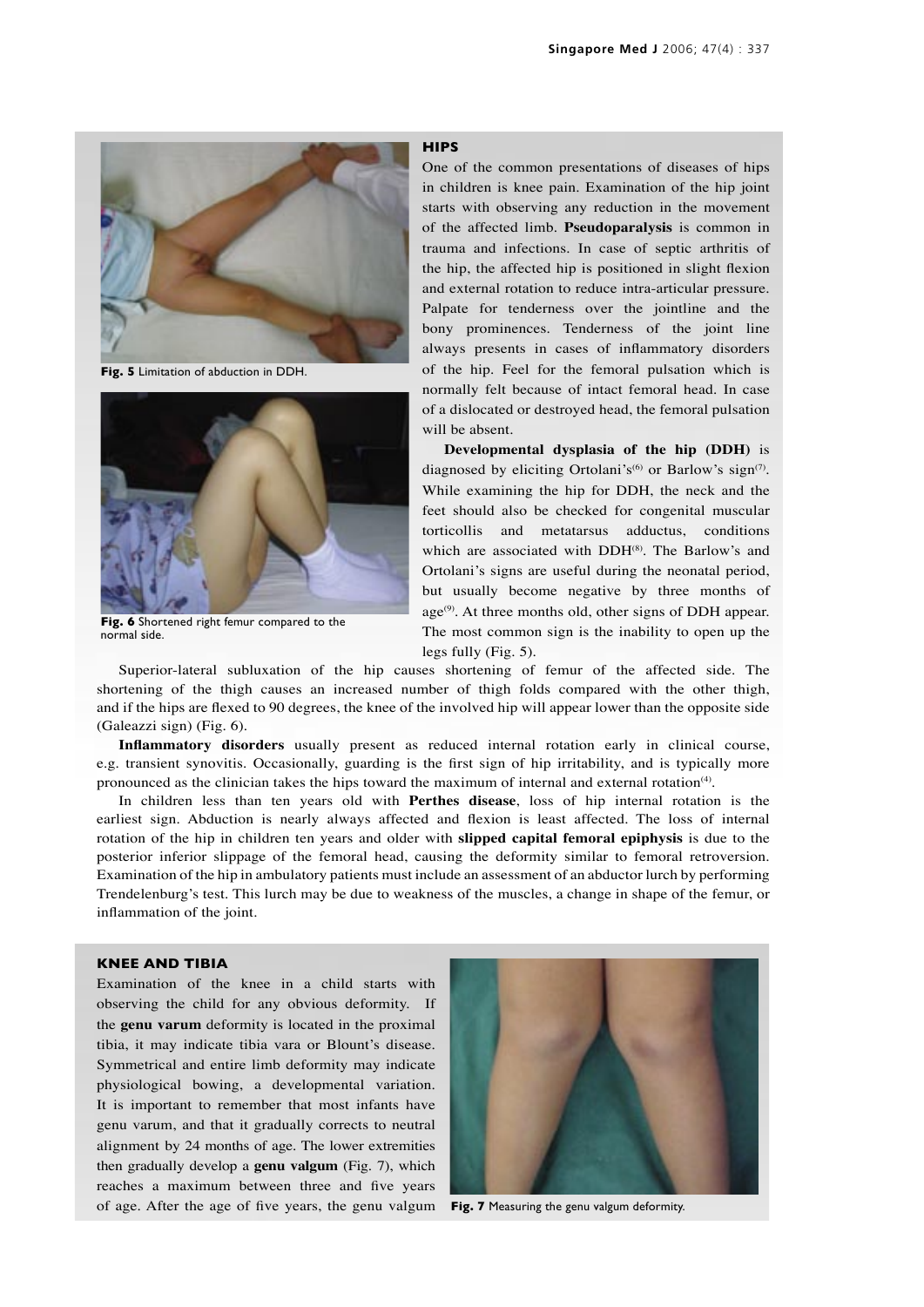

**Fig. 8** Anterolateral bowing due to pseudoarthrosis of the tibia.

gradually improves to reach the normal adult tibiofemoral alignment of  $7^\circ$  of genu valgum by the end of growth<sup>(10)</sup>.

**Tibial bowing** is common and varied. Lateral bowing is common in infants and is simply a normal variation while anterior tibial bowing is often associated with fibular hemimelia. Posteromedial bowing is a rare condition associated with a calacaneal deformity of the foot and mild limb shortening. Anterolateral bowing is a serious form of tibial bowing. The bowing may increase spontaneously and fracture at its apex. This leads to pseudoarthrosis of the tibia<sup>(1)</sup> (Fig. 8).

Check the movements of the knee. Hyperextension, if associated with stiffness, is called a **recurvatum** deformity. Recurvatum occurs in spina bifida and arthrogryposis<sup>(1)</sup>. Stability and effusion in the knee should also be assessed.

#### **FEET**

Examination of the feet starts with the size of the feet. The foot and calf are smaller than the contralateral side in clubfoot and hemi-hypotrophy of lower limb. Observe the skin on the sole of the feet for signs of excessive loading. One condition that is very common in childhood is **flatfoot**. (Fig. 9)

The longitudinal arch of the foot arch may collapse in standing but reappears when the child toe stands, a characteristic finding in flexible flatfeet. Next, examine the foot from behind for hindfoot valgus with the child standing, tarsal coalition may be present<sup> $(11)$ </sup>. Cases of congenital vertical talus and tarsal coalition are characterised by fixed flattening of the longitudinal



**Fig. 9** The longitudinal arch of foot is not elevated during standing in flatfoot.

arch when the child toe stands<sup>(15,16)</sup>. The longitudinal arch is excessively elevated along the medial border of a weight-bearing in cavovarus foot. This may be due to Charcot-Marie-Tooth disease (hereditary motor sensory neuropathy).

Another common inherited defect in children is **clubfoot**(8). The clubfoot is characterised by equinus of the hindfoot, inversion of the subtalar joint, and adductus of the forefoot. There is a single posterior skin crease. The calcaneus is difficult to palpate within the fatty heel pad. A complete physical examination of the child is indicated to rule out a neurogenic or syndromic cause for the deformity.

#### **REFERENCES**

- 1. Staheli LT. Practice of Pediatric Orthopedics. 1st ed. Philadelphia: Lippincott Williams & Wilkins, 2001.
- 2. Wynne-Davies R. Acetabular dysplasia and familial joint laxity: two etiological factors in congenital dislocation of the hip. A review of 589 patients and their families. J Bone Joint Surg Br  $1970 \cdot 52.704 - 16$
- 3. llingworth RS. The Development of the Infant and Young Child: Normal and Abnormal. 9th ed. New York: Churchill Livingstone, 1987.
- 4. Wood L, Morrissy RT, Winter RB, Weinstein SL, Lovell and Winter's Pediatric Orthopaedics. 5th ed. Philadelphia: Lippincott Williams & Wilkins, 2001.
- 5. MacCollin M, Mautner VF. The diagnosis and management of neurofibromatosis 2 in childhood. Semin Pediatr Neurol 1998; 5:243-52.
- 6. Ortolani M. Congenital hip dysplasia in the light of early and very early diagnosis. Clin Orthop 1976; 119:6-10.
- 7. Barlow TG. Congenital dislocation of the hip. Early diagnosis and treatment. Lond Clin Med J 1964; 13:47-58.
- 8. Kumar SJ, MacEwen GD. The incidence of hip dysplasia with metatarsus adductus. Clin Orthop 1982; 164:234-5.
- 9. Aronsson DD, Goldberg MJ, Kling TF, et al. Developmental dysplasia of the hip. Pediatrics 1994; 94:201-8.
- 10. Salenius P, Vankka E. The development of the tibiofemoral angle in children. J Bone Joint Surg Am 1975; 57:259-61.
- 11. Herring JA, ed. Tachdjian's Pediatric Orthopaedics. 3rd ed. Philadelphia: WB Saunders, 2001.
- 12. Karol LA. Rotational deformities in the lower extremities. Curr Opin Pediatr 1997; 9:77-80.
- 13. Staheli LT. Rotational problems of the lower extremities. Orthop Clin North Am 1987; 18:503-12.
- 14. Staheli LT, Corbett M, Wyss C, et al. Lower-extremity rotational problems in children: normal values to guide management. J Bone Joint Surg Am 1985; 67:39.
- 15. Greenberg AJ. Congenital vertical talus and congenital calcaneovalgus deformity: a comparison. J Foot Surg 1981; 20:189-93.
- 16. Lahey MD, Zindrick MR, Harris EJ. A comparative study of the clinical presentation of tarsal coalitions. Clin Podiatr Med Surg 1988; 5:341-57.